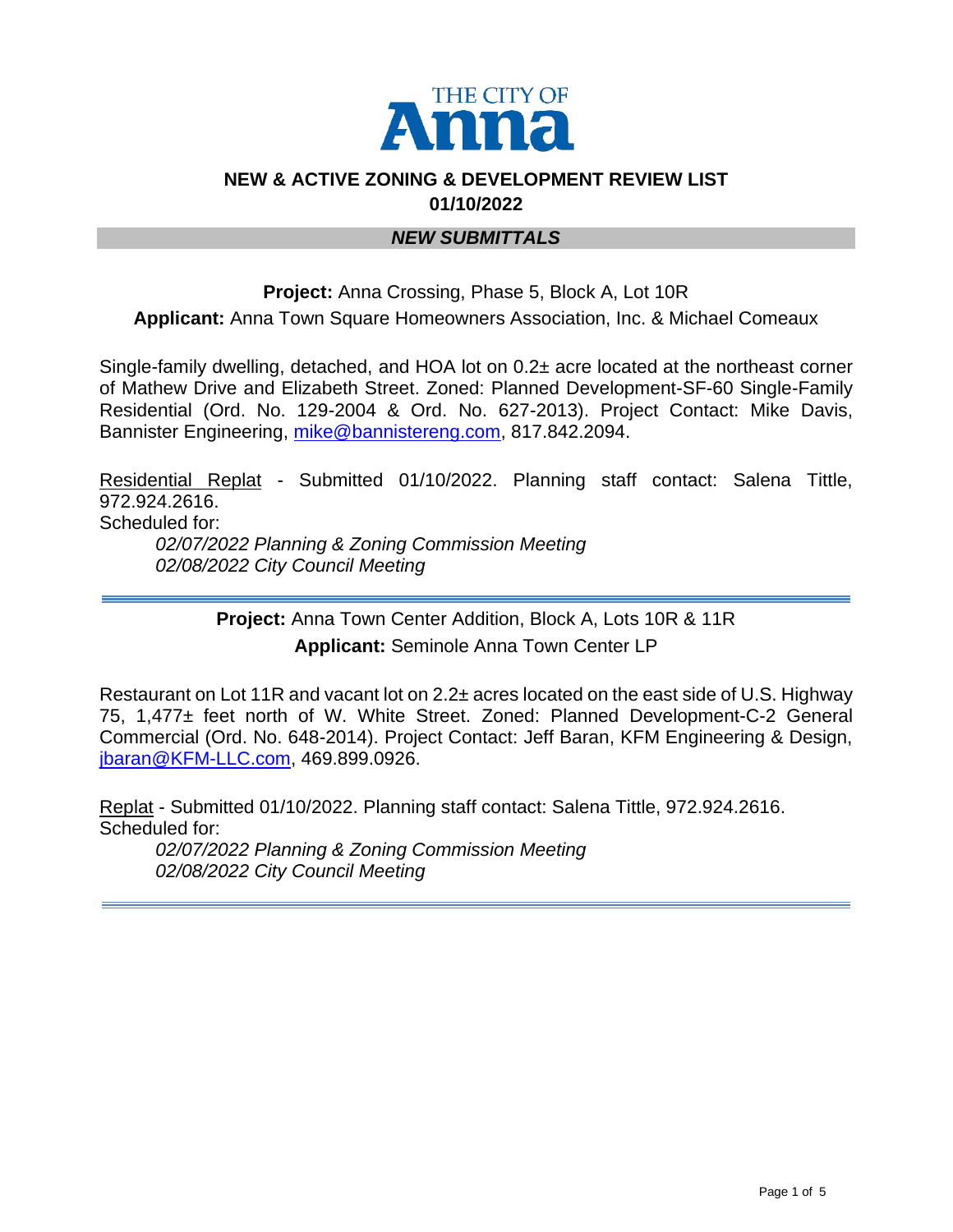## **Project:** Anna Town Center Addition, Block A, Lot 11R **Applicant:** Seminole Anna Town Center LP

Restaurant on one lot on 1.4 $\pm$  acres lot located on the east side of U.S. Highway 75, 1.487 $\pm$ feet north of W. White Street. Zoned: Planned Development-C-2 General Commercial (Ord. No. 648-2014). Project Contact: Jeff Baran, KFM Engineering & Design, [jbaran@KFM-](mailto:jbaran@KFM-LLC.com)[LLC.com,](mailto:jbaran@KFM-LLC.com) 469.899.0926.

Site Plan - Submitted 01/10/2022. Planning staff contact: Salena Tittle, 972.924.2616. Scheduled for:

*02/07/2022 Planning & Zoning Commission Meeting 02/08/2022 City Council Meeting* 

Landscape Plan - Submitted 01/10/2022. Planning staff contact: Salena Tittle, 972.924.2616. – Staff approval

Lighting Plan - Submitted 01/10/2022. Planning staff contact: Salena Tittle, 972.924.2616. – Staff approval

Civil Engineering Plans - Submitted 01/10/2022. Planning staff contact: Wes Lawson/Justin Clay, 972.924.2616. – Staff approval

> **Project:** Crystal Park **Applicant:** Bloomfield Homes, LP

969 single-family dwellings, detached lots and 5 commercial lots on 391± acres located on the west side of U. S. Highway 75, 2,645± feet south of W White Street (FM 455). Zoned: Extraterritorial Jurisdiction (ETJ) and SF-E Single-Family Residential. Project Contact: Kevin Kessler, LJA Engineering, Inc., [kkessler@lja.com,](mailto:kkessler@lja.com) 469.621.0710.

Annexation - Submitted 01/10/2022. Planning staff contact: Lauren Mecke, 972.924.2616. Scheduled for:

*02/22/2022 City Council Meeting* 

Zoning & Concept Plan - Submitted 01/10/2022. Planning staff contact: Lauren Mecke, 972.924.2616.

Scheduled for:

*02/07/2022 Planning & Zoning Commission Meeting 02/22/2022 City Council Meeting*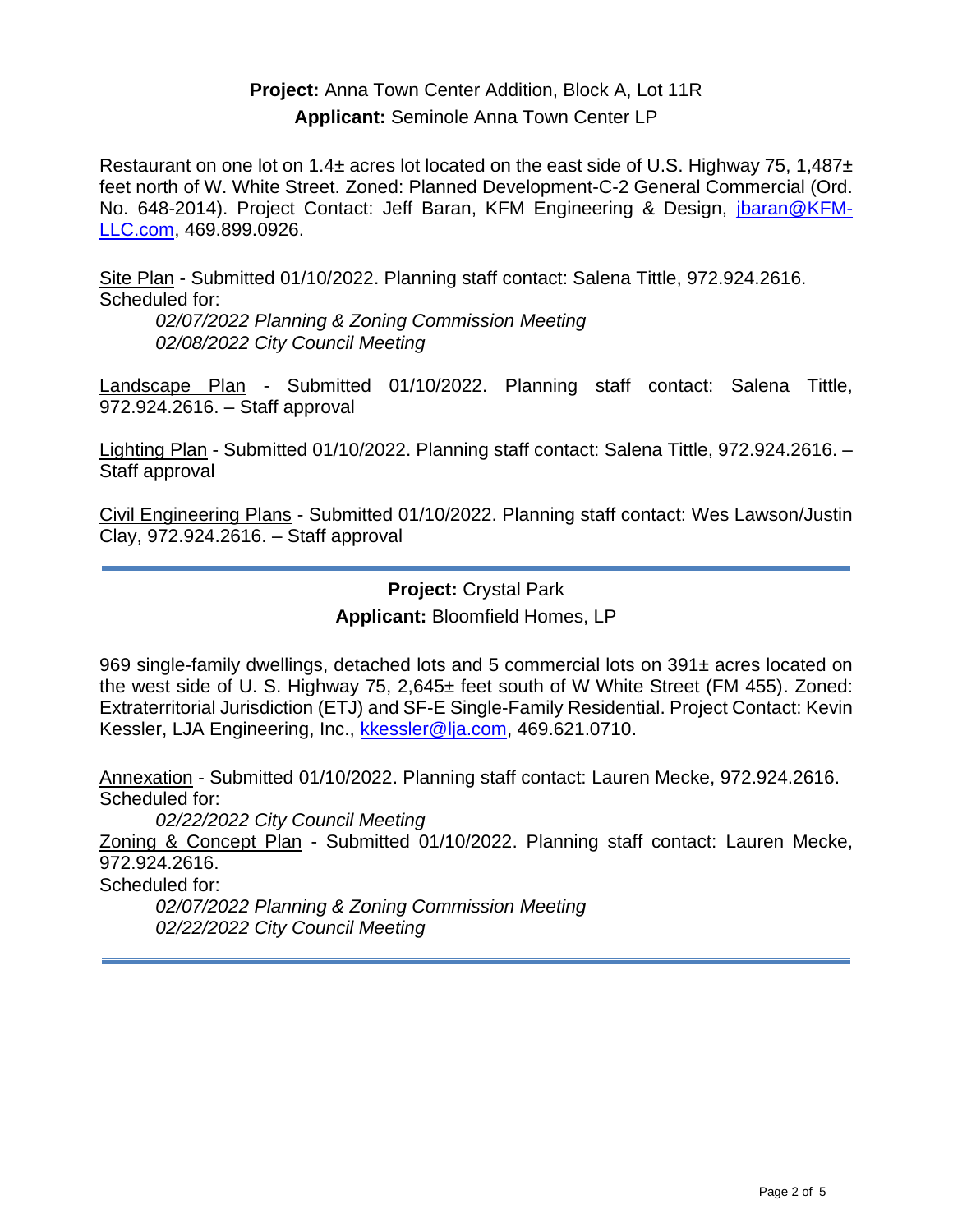**Project:** Lands of Lauria, Block A, Lot 1 **Applicant:** Mansi & Saurabh Lauria

Single-family dwelling, detached and 10 accessory buildings on one lot on 2.0± acres located on the east side of Red Fox Road, at the intersection of Rabbit Run Road & Red Fox Road. Zoned: Extraterritorial Jurisdiction (ETJ). Project Contact: David Surveying, Inc., [david@surdukansurveying.com,](mailto:david@surdukansurveying.com) 972.924.8200.

Development Plat - Submitted 01/10/2022. Planning staff contact: Salena Tittle, 972.924.2616. Scheduled for:

*02/07/2022 Planning & Zoning Commission Meeting 02/08/2022 City Council Meeting* 

> **Project:** Nelson Ranch, Block A, Lots 1 - 6 **Applicant:** Steven Nelson

Six residential lots on 74.1± acres located on the south side of East Farm to Market Road 455, 1,951± feet west of Houston Street (Farm to Market Road 2862). Zoned: Extraterritorial Jurisdiction (ETJ). Project Contact: Fred Bemenderfer, [fredb@roomeinc.com,](mailto:fredb@roomeinc.com) 972.423.4372.

Final Plat - Submitted 01/10/2022. Planning staff contact: Salena Tittle, 972.924.2616. Scheduled for:

*02/07/2022 Planning & Zoning Commission Meeting 02/08/2022 City Council Meeting* 

### **Project:** parkHAUS – Anna West **Applicant:** YN, LLC

Multiple-family residence on one lot on  $43.9\pm$  acres located on the north side of Farm to Market Road 455, 250± feet west of County Road 287. Zoned: Extraterritorial Jurisdiction (ETJ). Project Contact: Dylan Blackshear, Cole Design Group, Inc. [dblackshear@coletx.com,](mailto:dblackshear@coletx.com) 469.880.7910.

Annexation - Submitted 01/10/2022. Planning staff contact: Lauren Mecke, 972.924.2616. Scheduled for:

*02/22/2022 City Council Meeting* 

Zoning & Concept Plan - Submitted 01/10/2022. Planning staff contact: Lauren Mecke, 972.924.2616.

Scheduled for:

*02/07/2022 Planning & Zoning Commission Meeting 02/22/2022 City Council Meeting*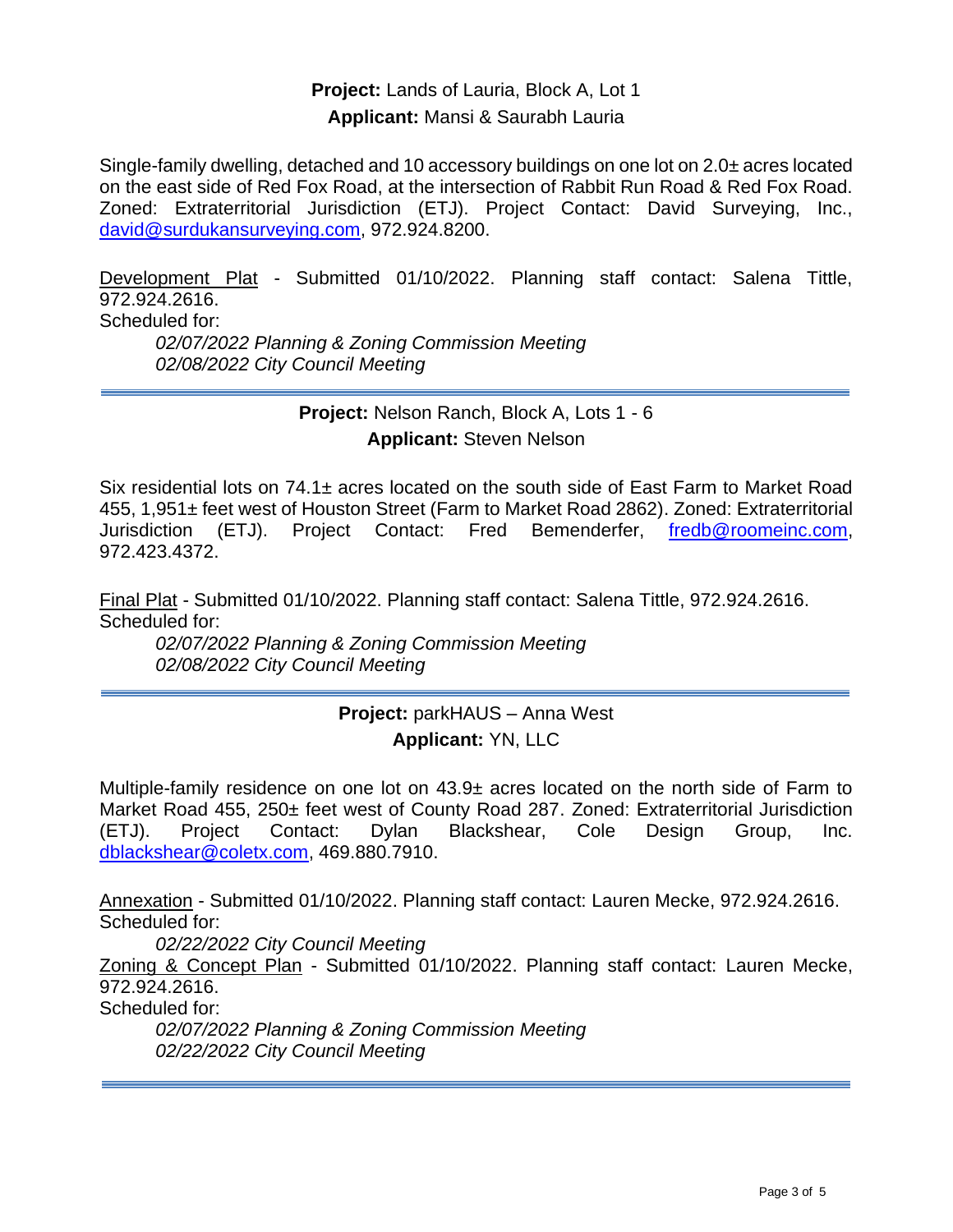#### *PREVIOUSLY REPORTED*

**Project:** Anna Ranch, Phase 2 **Applicant:** Harlan Properties, Inc.

176 single-family dwelling, detached lots, 123 single-family dwelling, attached lots and 19 common area lots on 65.6± acres located at the northeast and southeast corner of Leonard Avenue and E. Foster Crossing. Zoned: Planned Development-Single-Family Residence (SF-60) and Townhome District (SF-TH) (Ord. No. 933-2021). Project Contact: Jaison Stephen, [jstephen@lja.com,](mailto:jstephen@lja.com) 214.451.0868.

Preliminary Plat - Submitted 12/08/2021. Planning staff contact: Salena Tittle, 972.924.2616. Scheduled for:

*01/03/2022 Planning & Zoning Commission Meeting – 30 day extension 02/07/2022 Planning & Zoning Commission Meeting 02/08/2022 City Council Meeting* 

Tree Preservation Plan - Submitted 12/08/2021. Planning staff contact: Salena Tittle, 972.924.2616. – Staff approval

Conceptual Civil Plans - Submitted 12/08/2021. Planning staff contact: Wes Lawson/Justin Clay, 972.924.2616. – Staff approval

> **Project:** Anna Town Square Addition, Block A, Lots 1 & 2 **Applicant:** John Arnold / Anna Town Center Mixed Use LLC

Multiple-family residences on Lot 1 and vacant lot on 24.5± acres located at the northwest corner of Finley Boulevard and Florence Way. Zoned: Planned Development-Multiple-Family – High Density (PD-MF-2) (Ord. No. 129-2004 and Ord. No. 627-2013). Project Contact: Todd Finley, Grand Anna Owner, LLC, [todd.finley@clxv.com,](mailto:todd.finley@clxv.com) 214.697.8947.

Preliminary Plat - Submitted 12/08/2021. Planning staff contact: Salena Tittle, 972.924.2616. Scheduled for:

*01/03/2022 Planning & Zoning Commission Meeting – 30 day extension 02/07/2022 Planning & Zoning Commission Meeting 02/08/2022 City Council Meeting*

> **Project:** Coyote Meadows **Applicant:** TFCC Coyote, LLC

731 single-family residential lots and 24 common area lots on 153.6± acres located on the south side of Rosamond Parkway, 279± feet east of N. Powell Parkway. Zoned: Extraterritorial Jurisdiction (ETJ) and Agricultural (AG). Project Contact: Matt Dorsett, [matt.dorsett@spiarsengineering.com,](mailto:matt.dorsett@spiarsengineering.com) 972.467.6725.

Annexation - Submitted 12/08/2021. Planning staff contact: Lauren Mecke, 972.924.2616. Scheduled for:

*01/25/2022 City Council Meeting*